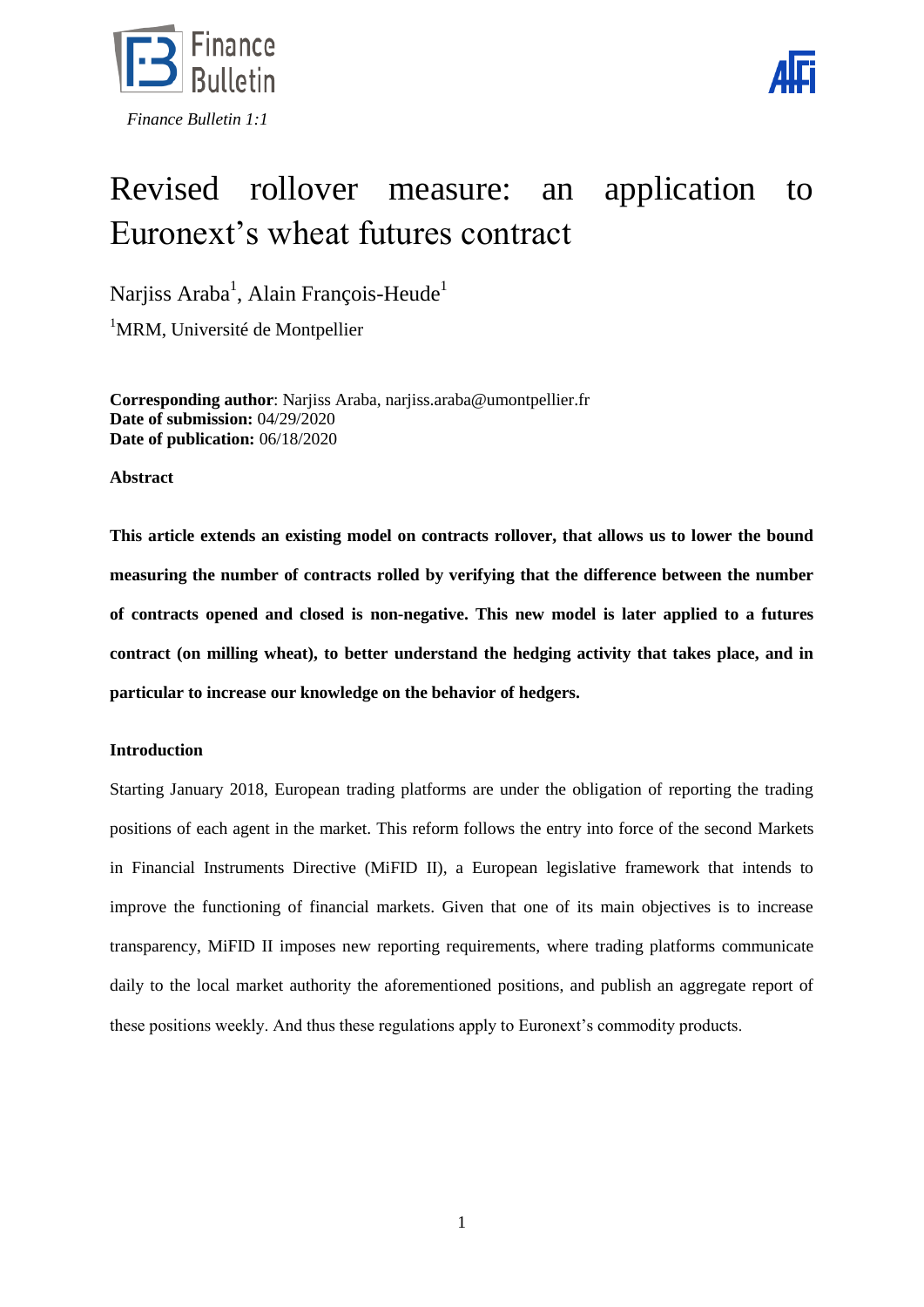



It is therefore along these lines that Euronext started publishing in 2018 the weekly Commitment of Traders (CoT) reports, that detail the operations by type of agent (investment firms or credit institutions, investment funds, other financial institutions and commercial undertakings), type of activity (hedging or other) and type of position (long or short). The reports indicate aggregate volumes per category but also the percentage of total open interest and their structure is close to the CoT reports of the US Commodity Futures Trading Commission (CFTC). However, the positions being selfreported and the late availability of these reports do not facilitate complete microstructure analyses.

We take an interest in the rolling activity performed by hedgers, meaning the transfer of the positions held in the nearest contract to other next contracts by closing the current contract and simultaneously opening another one in a further maturity. In other words, rolling a hedge is performed "by closing out one futures contract and taking the same position in a futures contract with a later delivery date" (Hull *et al.*, 2007).

Estimating the rollover amount is important when analyzing the information content of trading volumes. As a proxy for information flow (Sutcliffe, 2017), volume data can be blurred by rollover noise that does not reflect new market information. For example, identifying rollover transactions enables us to know whether a lack of liquidity is due to rollovers or to other market information. Moreover, understanding when does rollover take place is useful when analyzing futures prices, it is general practice to transform them into a continuous series. Many authors proposed different rollover points (Trujillo-Barrera *et al.*, 2012; Lien *et al.*, 2013; Franken *et al.*, 2011; Arnade and Hoffman, 2015; Ma *et al.*, 1992) but this switching date should reflect rollover in practice. Overall, as stated by Karanasos *et al.* (2019) while citing the thesis of Margaronis (2016) : "taking into account the roll can significantly change the time series since there roll values can be significant".

On the other hand, examining rollovers enables us to better understand the behavior of contract holders, especially hedgers.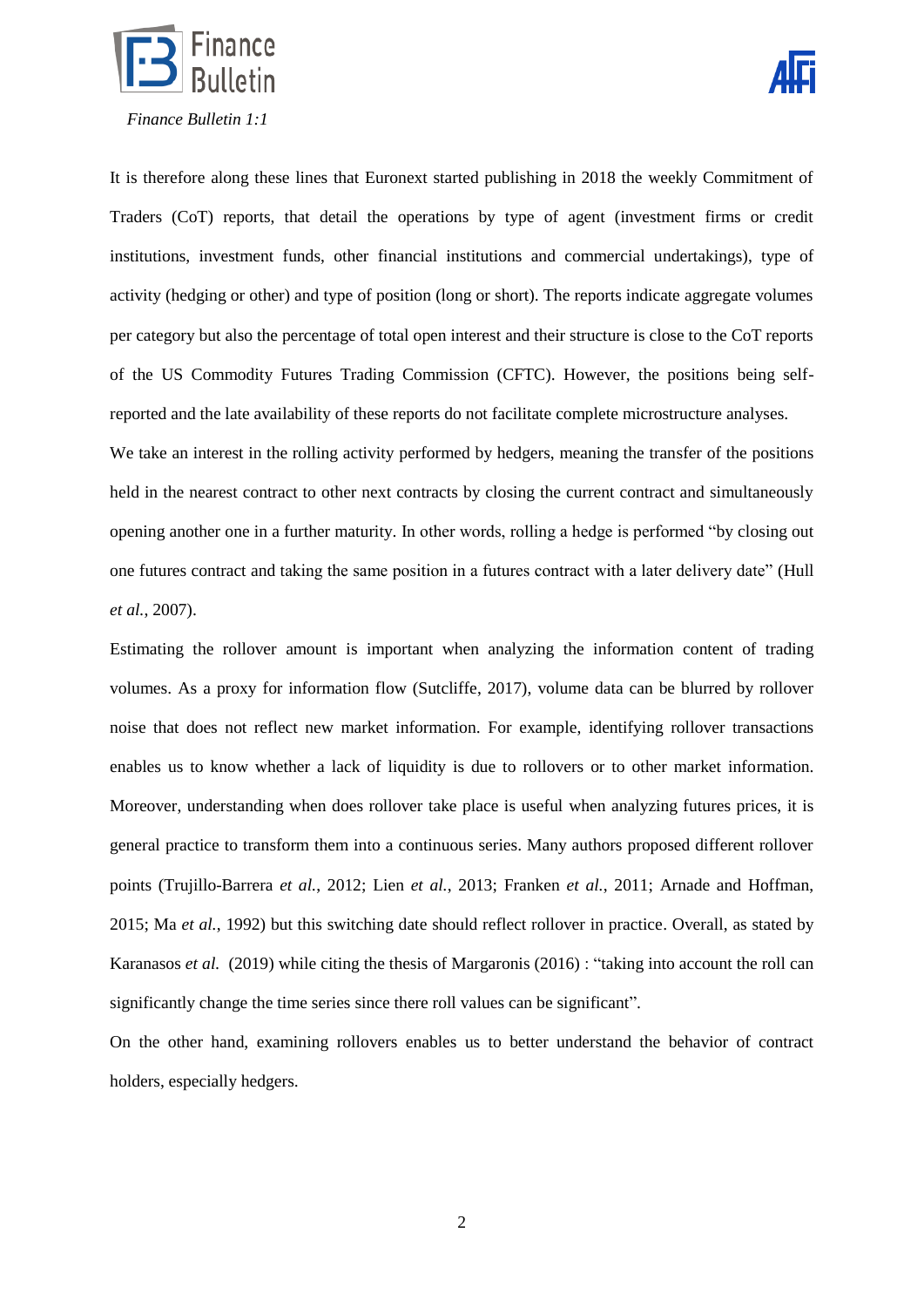



For this, we depart from the model of Holmes and Rougier (2005), to create our own model that lowers the upper bound of the number of rolled contracts by verifying that the difference between the number of contracts opened and closed during a trading session is non-negative.

We then empirically illustrate the new rollover model with the futures contract on milling wheat (EBM), that is considered as a "global price benchmark for the European underlying physical markets" by Euronext (Raevel and Porte, 2016) and is exchanged in large amounts, making it a liquid contract (for 2016, more than 450,3 millions of tons were traded, 16 times the French wheat production of the same year). Being traded on Euronext, the CoT reports of the EBM contract are available only starting April 22nd 2018. This complicates the understanding of the dynamics of milling wheat financial instruments, hence making it more difficult to take informed decisions. It is for this reason that we are particularly interested in the rollover behavior of hedgers from 2010 to 2018.

To the best of our knowledge, the analysis of the rollover activities has never been explored previously, as the only result we can find is that for EBM, 75 to 85% of the activity is led by hedgers (Wuchner, 2012). However, no further detail is given on how this result was obtained, and no evolution is presented.

In light of the above, we try to answer the following research questions: How can an additional hypothesis allow us to have a more accurate rollover measure? And what are the dynamics of the rolling activity in the milling wheat futures contract?

We first formulate the following assumptions: There are 2 categories of investors: hedgers and speculators. The number of hedgers is significantly constant during the nearest contract's lifetime.

The hedgers are on the nearest contract and they rollover their positions towards the last sessions before expiration (not necessarily to the first next contract). Hedgers avoid rolling over too late for liquidity reasons of liquidity.

The remainder of the article is structured as follows. Section 2 presents the rollover model's novelty compared to the Holmes and Rougier (2005) model, section 3 shows the results when applied to the EBM contract and section 4 discusses the results and concludes the analysis.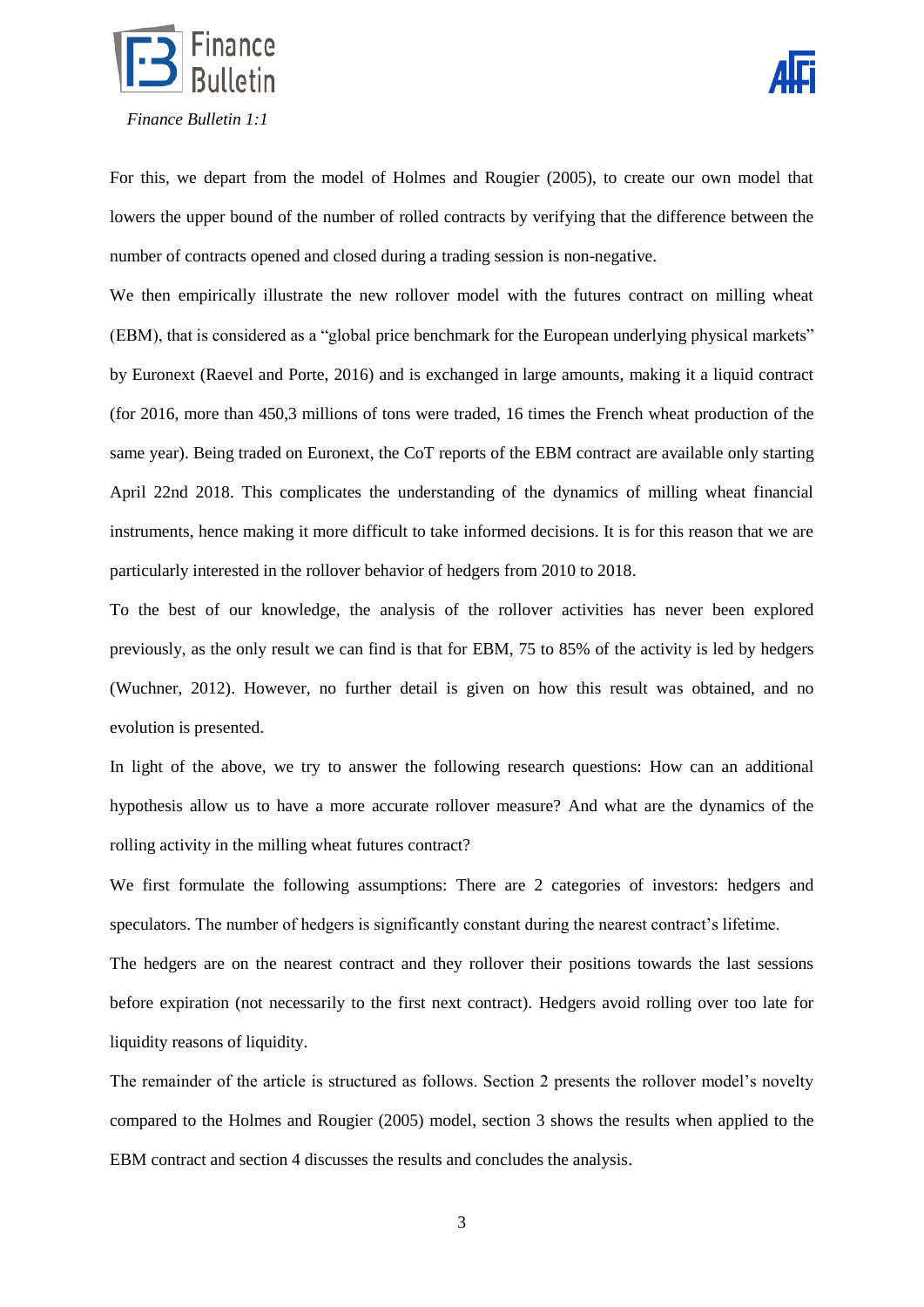



#### **1. Materials and Methods**

To have a clearer picture of the traders' behavior, we study their rollover strategy. It enables us to induce the number of contracts rolled over that are hedged. For that, the model of Holmes and Rougier (2005) provides us with a starting point. Their model allows to obtain an upper bound for the number of contracts rolled over, however we believe that their measure overestimates this bound.

By formulating the links between open interest and volume for the near and next contracts, Holmes and Rougier (2005) succeed in defining an upper bound to the rolling activity.

They present their model as follows:

\n
$$
\text{Next (2)}
$$
\n

\n\n $V_t^1 = E_t^1 + S_t^1 + r_t$ \n

\n\n $V_t^2 = E_t^2 + S_t^2 + r_t \quad V_t^1; V_t^2 \geq 0$ \n

\n\n $\Delta O I_t^1 = E_t^1 - S_t^1 - r_t$ \n

\n\n $\Delta O I_t^2 = E_t^2 - S_t^2 + r_t \quad E_t^1; E_t^2 \geq 0$ \n

\n\n $S_t^1; S_t^2 \geq 0$ \n

$$
E_t^1 = \frac{(V_t^1 + \Delta O l_t^1)}{2} \qquad E_t^2 = \frac{(V_t^2 + \Delta O l_t^2)}{2} - r_t
$$
  

$$
S_t^1 = \frac{(V_t^1 - \Delta O l_t^1)}{2} - r_t \qquad S_t^2 = \frac{(V_t^2 - \Delta O l_t^2)}{2}
$$
  

$$
0 \le r_t \le \frac{(V_t^1 - \Delta O l_t^1)}{2} \qquad 0 \le r_t \le \frac{(V_t^2 + \Delta O l_t^2)}{2}
$$

Where  $V_t^i$  is the volume for maturity i, with 1 being the nearest maturity;  $\Delta O I_t^i$  is the change in open interest;  $E_t^i$  is the number of entries (contracts opened);  $S_t^i$  is the number of exits (contracts closed); and  $r_t$  is the number of contracts rolled over.

They obtain the following relationship:

$$
0 \le r_t \le Min[\frac{(V_t^1 - \Delta O l_t^1)}{2}; \frac{(V_t^2 + \Delta O l_t^2)}{2}]
$$

This relationship is then generalized for a rollover to *n* next contracts: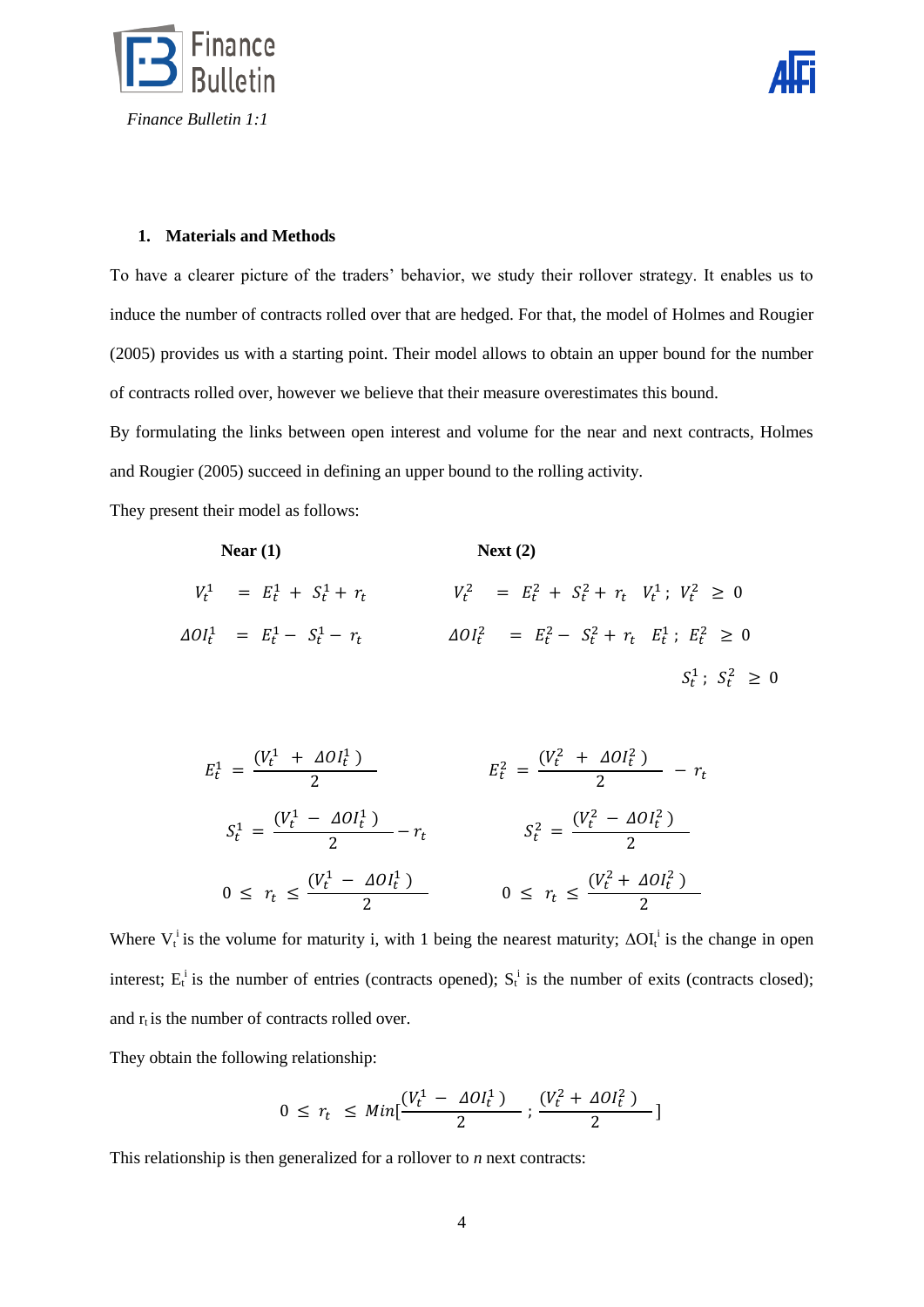



 *Finance Bulletin 1:1*

$$
0 \leq r_t \leq Min[\frac{(V_t^1 - \Delta O l_t^1)}{2} ; \sum_{i=2}^n \frac{(V_t^i + \Delta O l_t^i)}{2}]
$$

We depart from this relationship that we rearrange as

$$
r_t^* = Max \left( Min[\frac{(V_t^1 - \Delta O l_t^1)}{2} : \sum_{i=2}^n \frac{(V_t^i + \Delta O l_t^i)}{2}]: 0 \right)
$$

Holmes and Rougier (2005) state that since  $r_t$  is the quantity of contracts rolled, it does not provide any new market information, hence it cannot be used as a proxy for "information arrival". This implies that  $\sum r_t$  can be considered as a hedged quantity, given that only hedgers keep their positions long enough to roll it. Also, by considering that it is rolling, they omit the case where speculators operate the same day on the 2 (or n) contracts (sale with exit of OI in the nearest contract and purchase with entry of OI in the Next (or others)). This way, their bound varies significantly and by omitting to verify that (E-S $>0$ , the number of rolled over contracts is overestimated.

For this reason, we suggest to rewrite  $r_t$ , the number of contracts rolled over as follows:

$$
r_t = \alpha_t. (\sum_{i=1}^n r_i)
$$

 $\sum_{i=1}^{n} r_t$  is the total number of rolled contracts for the n sessions that form the lifetime of the contract, from the opening to the expiration day.

 $\alpha_t$  that can be written as:  $\alpha_t = \frac{r}{\sqrt{n}}$  $\frac{r_t}{\sum_{i=1}^n r_t}$  is the proportion of contracts rolled on day t, with respect to the total amount of contracts rolled, and  $\sum_{i=1}^{n} \alpha_i = 1$ .

Moreover, the hedging open interest for a specific period cannot exceed the lowest open interest of that period. Similarly, the hedging open interest over multiple maturities for a specific period cannot exceed the lowest sum of open interests of these contracts.

This sum becomes the new upper bound for the hedging rollovers that replaces  $\sum_{i=1}^{n} r_i$ , and we denote it  $OI^*$ .

Since the open interest is equal to sum of the number of hedging contracts  $OI^*$  and the number of speculative contracts (E-S), and since the latter cannot be negative, we add an additional restriction.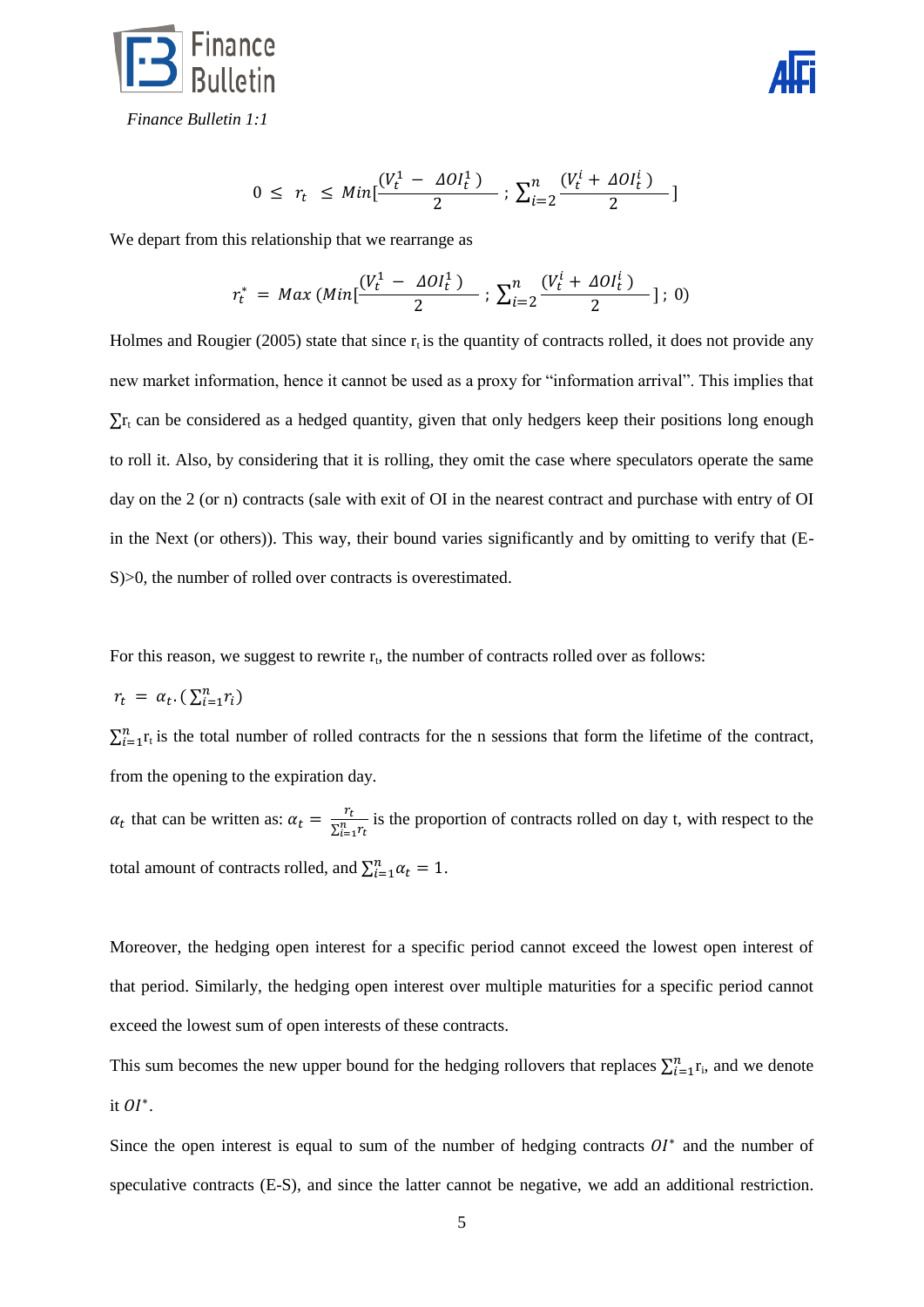



Whenever (E-S) is negative in the data, we lower the number of hedging contracts such that (E-S) becomes non negative and that the open interest stays unchanged. To do that, we simply subtract a variable  $\Delta$  to  $OI^*$  when needed. This verification is not performed by Holmes and Rougier (2005), making their bound higher than ours. This is because when the number of speculative contracts (E-S) is negative, the hedged open interest exceeds the total open interest making it artificially high. In other words, Holmes and Rougier (2005) bound overestimates the rollover amount at least by the excess negative contracts of (E-S).

The model is presented considering that the rollovers are performed from the near contract to the second next. However, we can also consider that the rollover can happen from the near to all the other next contracts (up until the  $12<sup>th</sup>$  next contract).

We apply our model to the futures contract EBM, traded on Euronext. For this purpose, we use the daily volume and open interest data available on Euronext's website that we collect and synthesize. We carry out our analysis for different contracts: from the November 2011 maturity contract to the September 2019 maturity contract, while excluding the August 2012 maturity that comprises outlier values. We are then left with 33 contracts. Since the traded volume is low at the beginning of the contract's life, and since different contracts have different life lengths, we start the analysis 300 trading sessions before expiration for all contracts, to be able to aggregate our results.

#### **Results**

We consider the 33 contracts, and for each contract we compute the daily sum of the near and the first next volumes, but also the daily sum of the near volume and all other next contracts volumes, up to 12 maturities, when available. The same total values are computed for the open interest. We then proceed in two steps: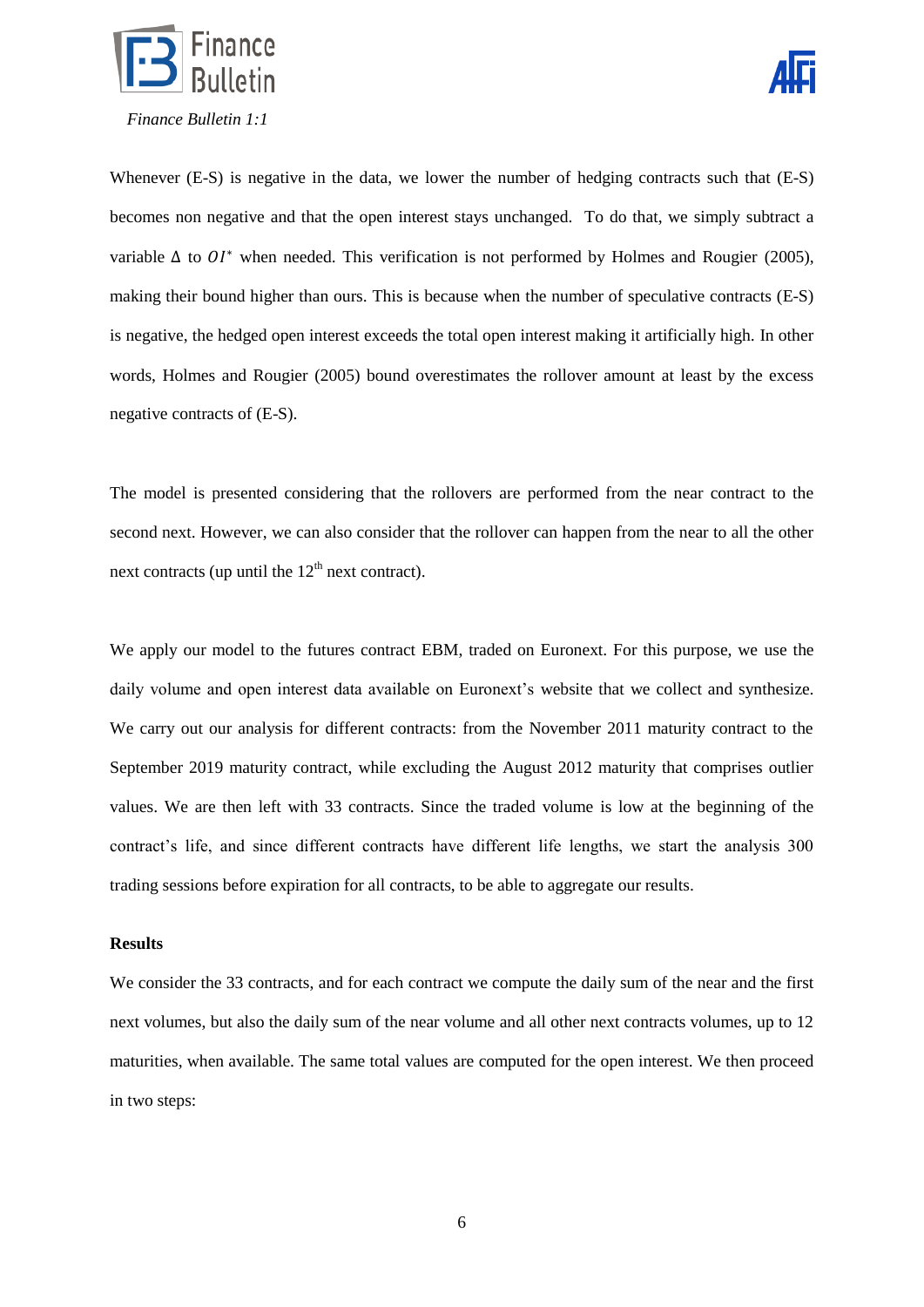



We compute the parameters of our model, separately for the near and next contract in the first place, and then for the near and the 12 other next contracts. These parameters are:  $r_t$  the number of contracts rolled, X the number of hedging contracts per session and (E-S) the number of speculative contracts.

These parameters allow us to obtain the variables  $OI^{*1}$ ,  $OI^{*} - \Delta$  and  $\Sigma r_t$ , and to compute  $\frac{OI^{*}}{\Sigma r_t}$ .

 $0I^* - \Delta$  is the open interest devoted to hedging with our approach after correcting for the nonnegative speculative contracts,  $\sum_{i=1}^{n} r_i$  is the open interest devoted to hedging according to Holmes and Rougier (2005) model,  $OI^{*1}$  is the open interest hedged on the near contract, hence  $\frac{or}{z r_t}$  allows us to compare our measure to the one of Holmes and Rougier (2005).

For each contract, we start the analysis 20 sessions before expiration, because as stated in our assumptions, we suspect rollover to start few sessions before expiration. But also in order to have the same period of analysis for all contracts.

First, we look at the evolution of α, the percentage of contracts rolled by session [\(Figure 1\)](#page-7-0) for the last 20 sessions. We notice that hedgers leave the near contracts before the last week (the last 5 days) in the case where they roll to the first next but also in the case where they roll to all the other next contacts.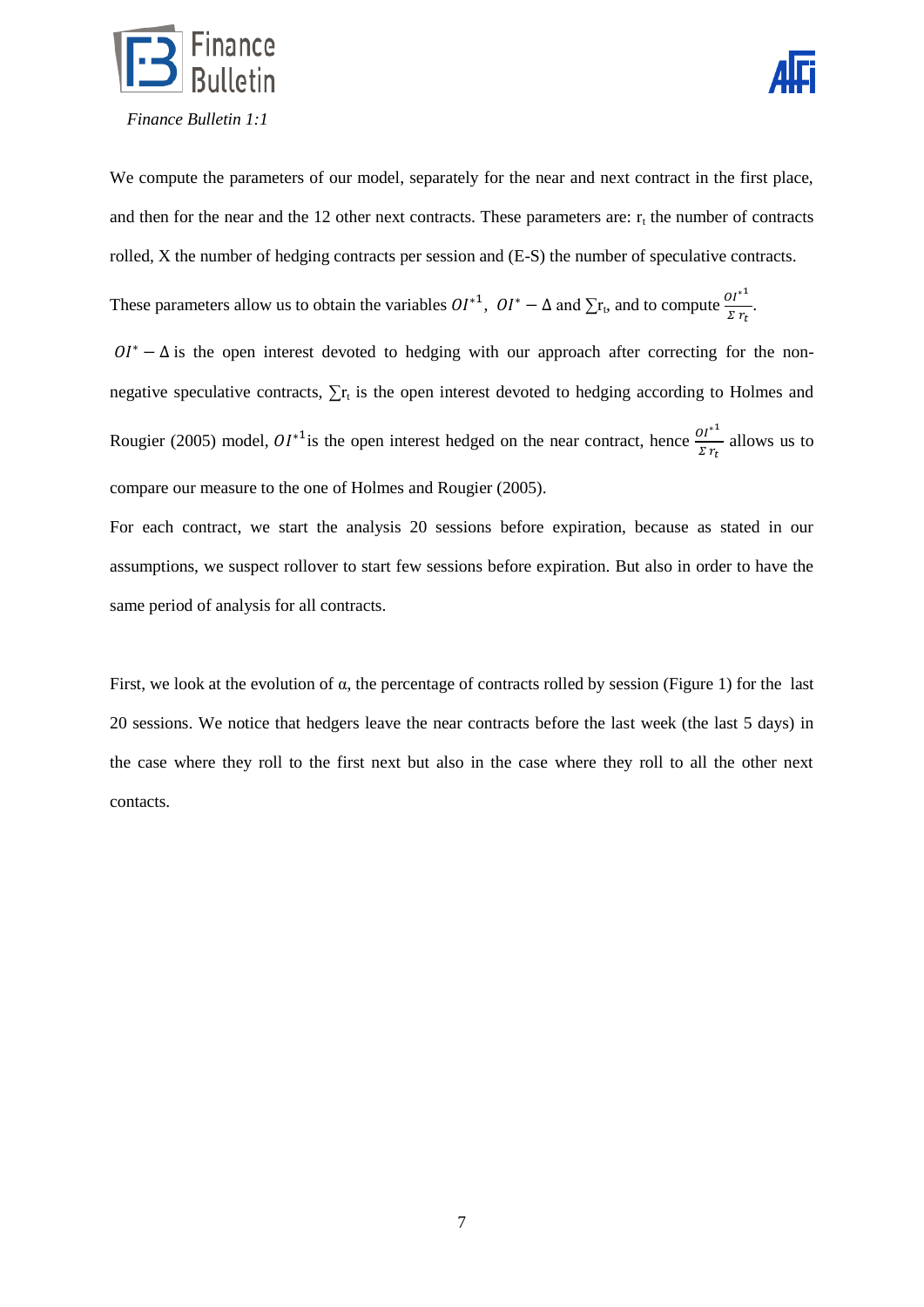





**Figure 1 : Percentage of contracts rolled over by session on average**

<span id="page-7-0"></span>Second, by looking at the evolution of the number of hedging contract  $OI - \Delta$  for the last sessions [\(Figure 2\)](#page-8-0), we notice an increase with time, as the hedged open interest in the near and all other contracts almost doubled (it is multiplied by 1.67) from the January 2012 maturity contract to the September 2019 maturity contract. We also note that hedgers do not necessarily stay in the near and first next contract: on average, the number of contracts for hedging is 124 631 for the near and first next contracts, and 247 129 for the near and all other next contracts. It reaches important levels: 230 730 for the near and first next contracts, and 407 940 for the near and all other next contracts (Table 1 and Table 2). Graphically, we see that the hedging contracts still open  $(01^{*1})$  are roughly the same for the near contract, whether the rollover takes place in the first next or all the other next contracts, except for some contracts where the open interest is higher for rollovers in all the other next contracts.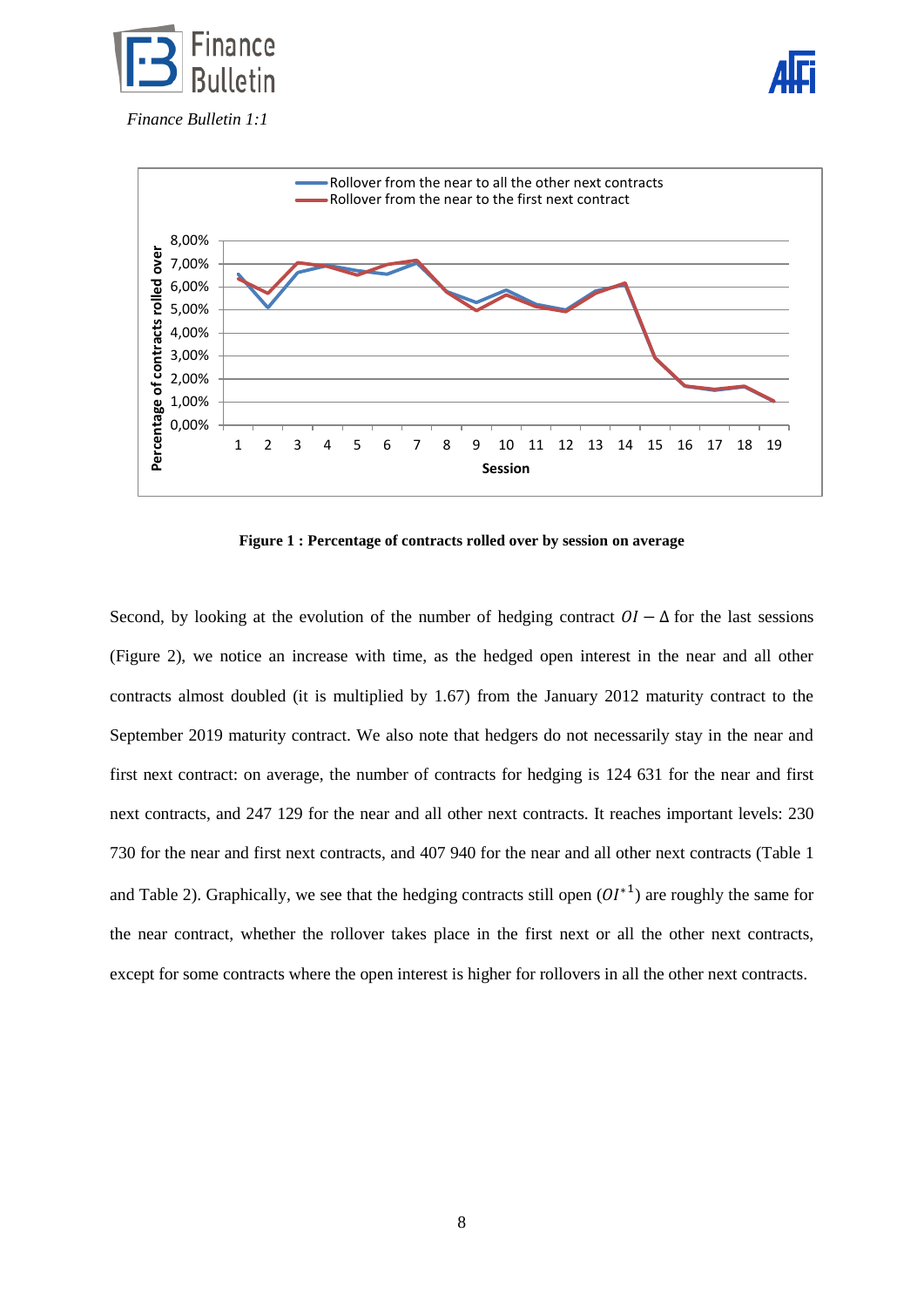





**Figure 2 : Open interest dedicated to hedging**

<span id="page-8-0"></span>[Figure 3](#page-9-0) illustrates the percentage by which we decrease Holmes and Rougier (2005) bound ( $\sum r_t$ ), that counts the hedging open interest in the near contract, devoted to hedging. We compare it to  $OI^{*1}$ obtain with our model, and that also represents the hedging open interest in the near contract. Hence [Figure 3](#page-9-0) is the plot of 1- $\frac{0}{3}$  $\frac{\partial T}{\partial \Sigma r}$ . On average, the bound is decreased from 100% to 29% for the near and first next contract, and from 100% to 31% for the near and all other next contracts (Table 1 and Table 2). These cases occur when the amount of speculative contracts is negative.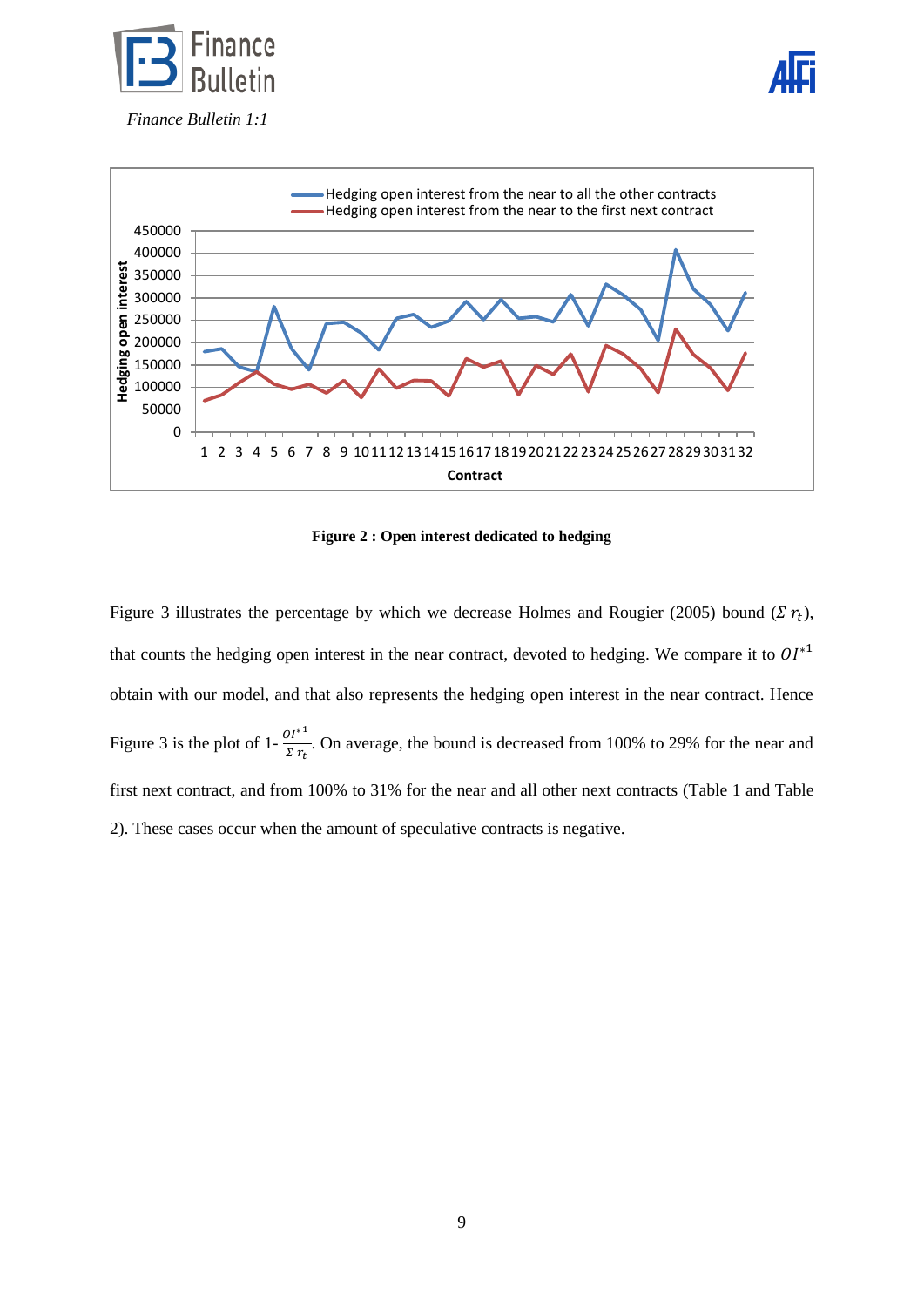





**Figure 3 : Comparison with the Holmes and Rougier model**

<span id="page-9-0"></span>

|                  | <b>Hedging OI</b> | Hedging OI in | <b>Holmes</b> and | <b>Reduction of</b> |
|------------------|-------------------|---------------|-------------------|---------------------|
|                  |                   | the near      | Rougier           | the Holmes          |
|                  |                   | contract      | bound             | and Rougier         |
|                  |                   |               |                   | bound               |
| Min              | 59 927            | 34 477        | 41 451            | $-0.068$            |
| $1st$ Qu.        | 90 014            | 62 360        | 89 320            | 0.245               |
| Median           | 115 674           | 74 841        | 110 565           | 0.295               |
| Mean             | 124 631           | 77885         | 110 655           | 0.285               |
| $3^{\rm rd}$ Qu. | 149 169           | 90 5 96       | 134 030           | 0.335               |
| Max.             | 230 730           | 142 402       | 180 808           | 0.459               |

**Table 1 : Descriptive statistics for the rollovers between the near and the first next**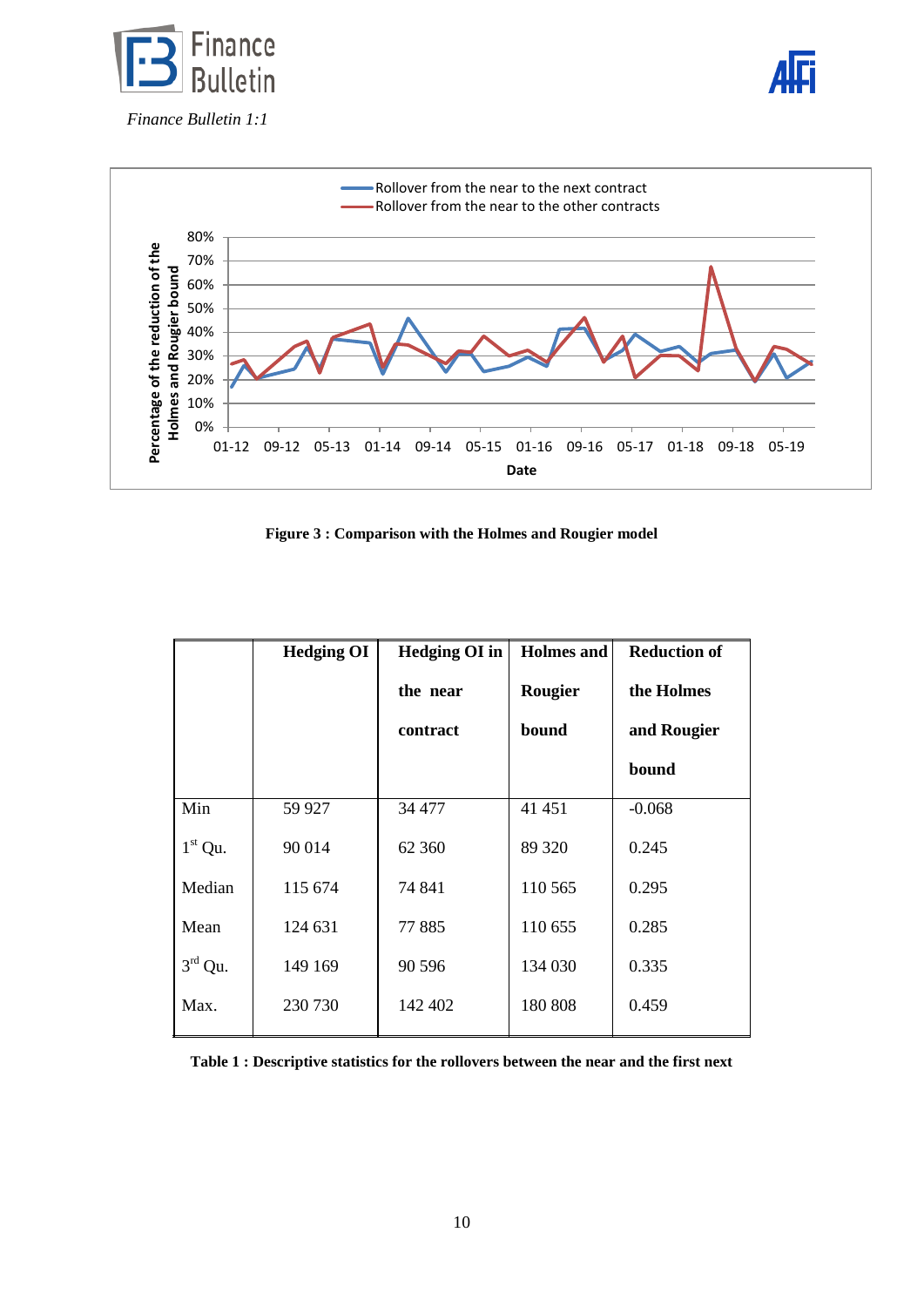

|                     | <b>Hedging OI</b> | Hedging OI in Holmes and Reduction |         | of                   |
|---------------------|-------------------|------------------------------------|---------|----------------------|
|                     |                   | the<br>near                        | Rougier | <b>Holmes</b><br>the |
|                     |                   | contract                           | bound   | Rougier<br>and       |
|                     |                   |                                    |         | bound                |
| Min                 | 134 924           | 30782                              | 41 961  | $-0.063$             |
| $1st$ Qu.           | 205 034           | 55 156                             | 85 590  | 0.266                |
| Median              | 248 483           | 73 681                             | 115 762 | 0.316                |
| Mean                | 247 129           | 76 716                             | 112 499 | 0.309                |
| $3^{\text{rd}}$ Qu. | 285 029           | 88 298                             | 130 762 | 0.346                |
| Max.                | 407 940           | 139 631                            | 189 494 | 0.676                |

**Table 2: Descriptive statistics for the rollovers between the near and the other next contracts**

### **1. Discussion**

For this study, we analyze the 20 last sessions by studying the rollover behavior of hedgers. First, we extend Holmes and Rougier (2005) model that sets an upper bound to the number of contracts rolled over. For that we adjust the open interest when the condition that (E-S) (the difference of opened and closed contracts) should be non-negative is not verified. We then apply this model to EBM futures contracts, and we find that over the years, the number of contracts for hedging increases. Also, we observe that hedgers rollover their positions before the last week of trading (before the expiration of the contract). In addition, regarding the performance of our model, we find that on average, the upper bound for the number of hedged contracts is reduced from 100% (Holmes and Rougier (2005) measure), to 30%.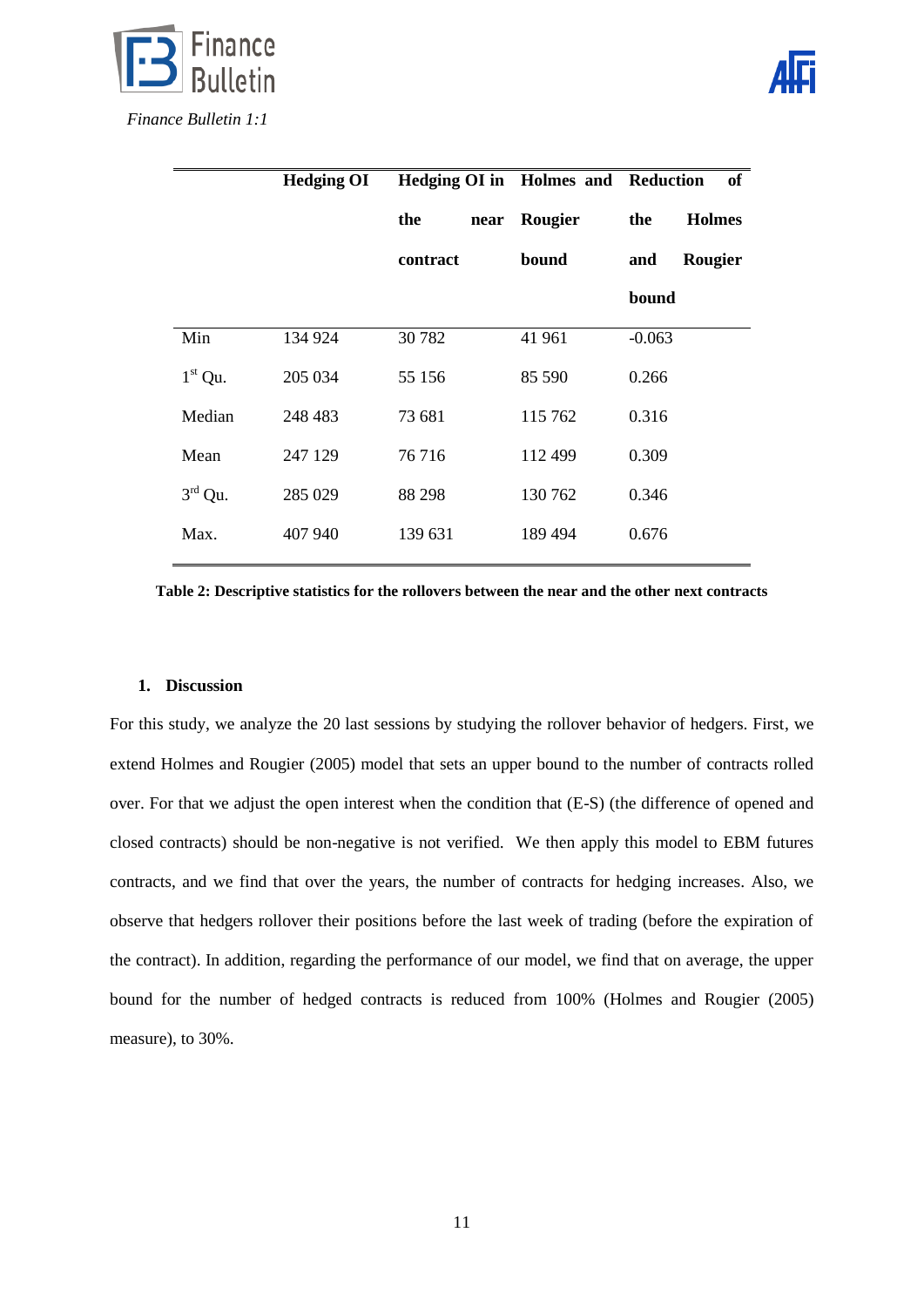



# **Acknowledgements**

This work was supported by the French National Research Agency under the Investments for the Future Program, referred as ANR-16-CONV-0004 and by the University of Montpellier. They had no involvement in study design; in the collection, analysis and interpretation of data; in the writing of the report; and in the decision to submit the article for publication.

# **References**

Arnade C., Hoffman L., 2015. The impact of price variability on cash/futures market relationships: implications for market efficiency and price discovery. *Journal of Agricultural and Applied Economics* 45: 539-559

Franken JRV., Parcell JL., Tonsor GT., 2011. Impact of mandatory price reporting on hog market integration. *Journal of Agricultural and Applied Economics* 43: 229-241

Holmes P., Rougier J., 2005. Trading volume and contract rollover in futures contracts. *Journal of Empirical Finance* 12: 317-338

Hull J., Roger P., Hénot C., Deville L., 2007. Options, futures et autres actifs dérivés. *Pearson education*

[Karanasos](https://www.researchgate.net/profile/Menelaos_Karanasos) M., [Koutroumpis](https://www.researchgate.net/profile/Panagiotis_Koutroumpis) P., [Margaronis](https://www.researchgate.net/scientific-contributions/2136231846_Zannis_Margaronis) Z., [Nath](https://www.researchgate.net/scientific-contributions/2136222228_Rajat_Nath) N., 2019. The importance of rollover in commodity returns using PARCH models. *Financial Mathematics, Volatility and Covariance Modeling*

Lien D., Lim G., Yang L., Zhou C., 2013. Dynamic dependence between liquidity and the S&P 500 index futures-cash basis. *Journal of Futures Markets* 33: 327-342

Ma CK., Mercer JM., Walker MA., 1992. Rolling over futures contracts: A note. *Journal of Futures Markets* 2: 203-217

Margaronis Z., 2016. The significance of mapping data sets when considering commodity time series and their use in algorithmically-traded portfolios. *PhD Thesis, Brunel University London*

Raevel O., Porte L., 2016. The functioning of the futures markets: new regulation, challenge and opportunities. *Euronext Commodities Presentation*

[Sutcliffe](https://www.routledge.com/search?author=Charles%20M.S.%20Sutcliffe) M.S.-C., 2017. Stock index futures. *Routledge*